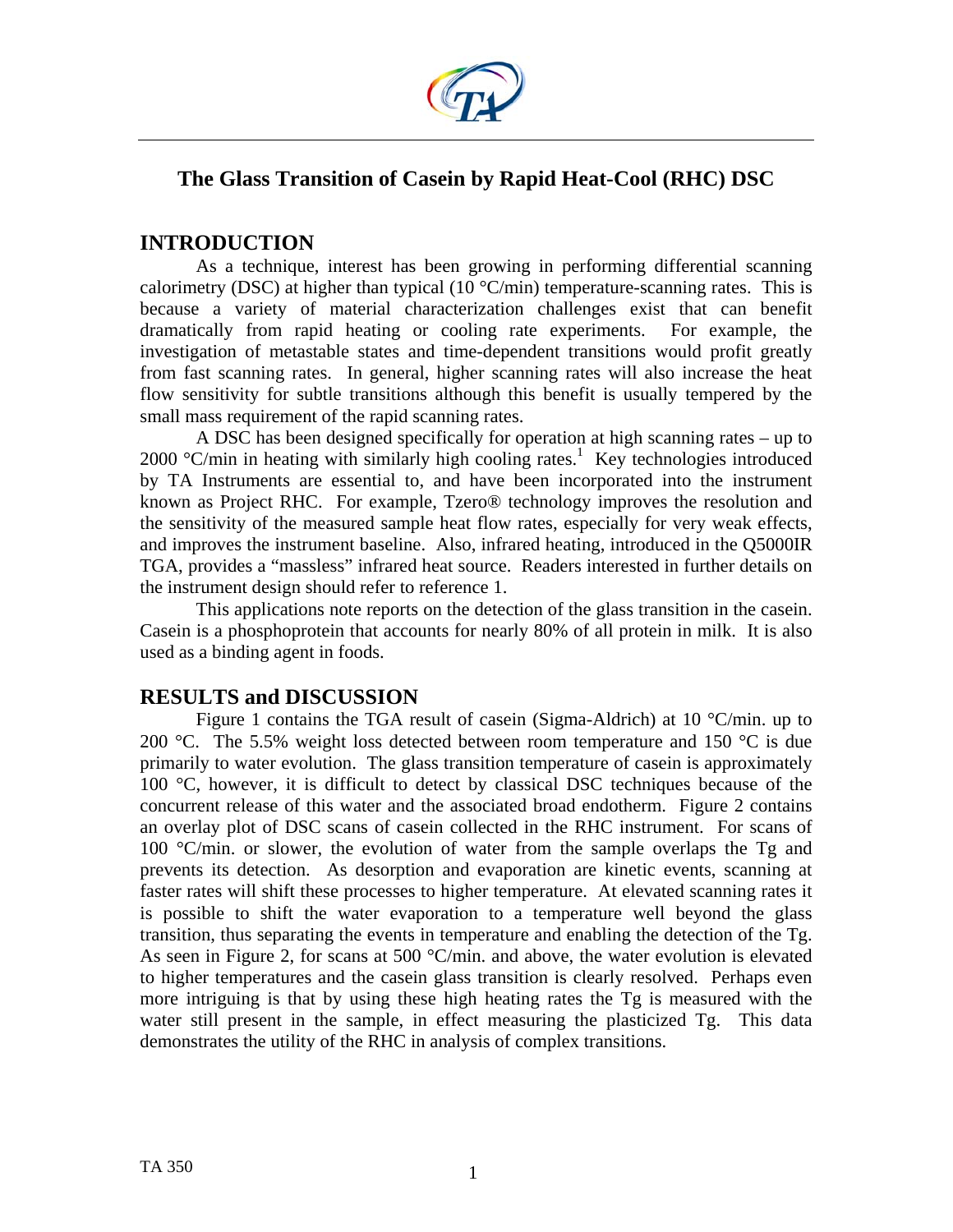

Figure 1 – TGA data of casein showing 5% loss due to water evolution.



Figure 2 – DSC data of casein at various scan rates.